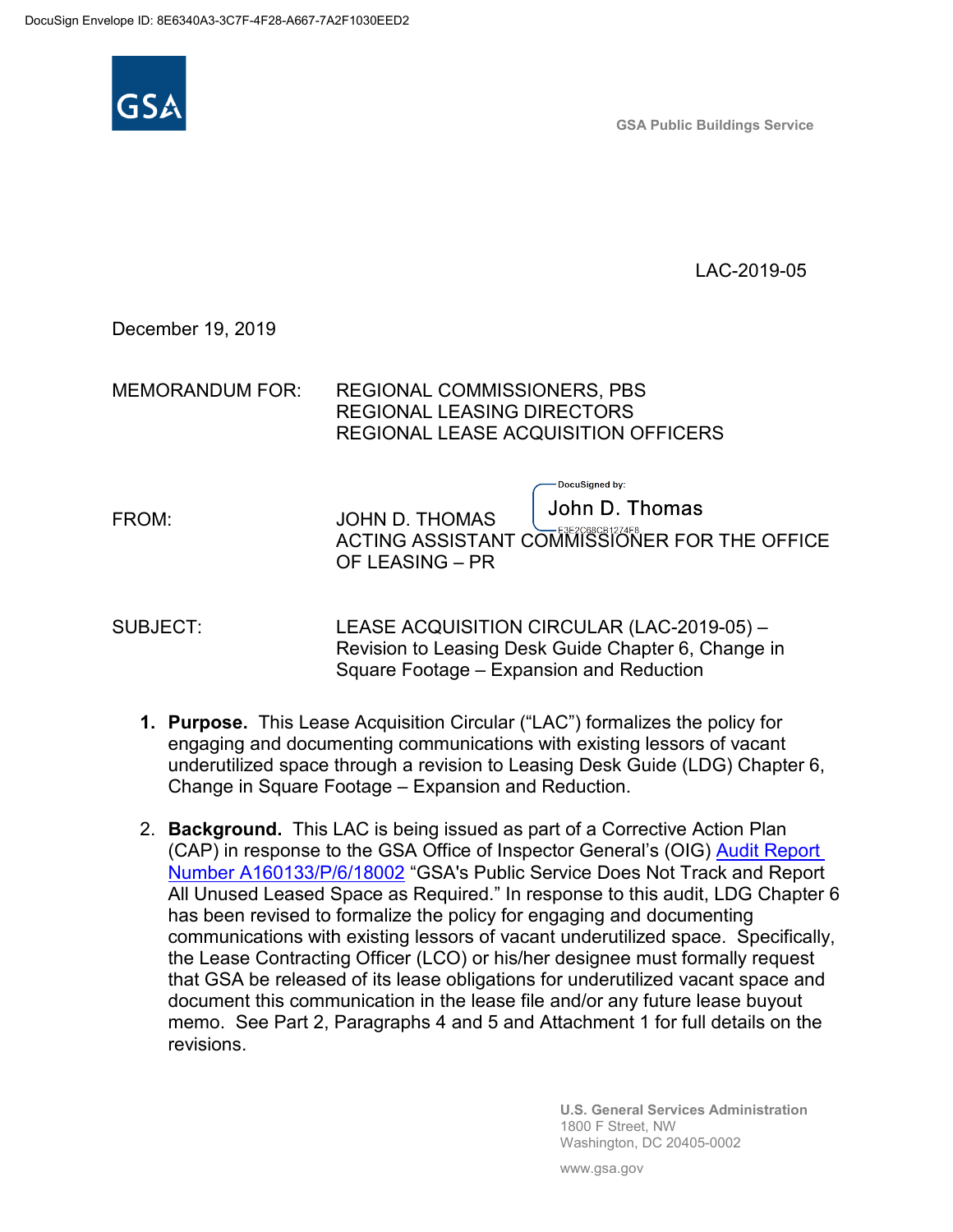- 3. **Effective Date.** This LAC is effective as of the date of issuance unless modified, canceled, or reissued.
- 4. **Cancellation.** LDG Chapter 6, dated December 21, 2016, issued via LAC-2017-  $02<sub>2</sub>$
- 5. **Applicability.** This LAC and its attachments apply to all GSA real property leasing and to activities delegated by GSA to other Federal agencies.
- 6. **Instructions and Procedures**. Instructions and procedures are attached.

Attachment 1, Summary and Filing Instructions

Attachment 2, Leasing Desk Guide Chapter 6: Expansion and Reduction, revised December 19, 2019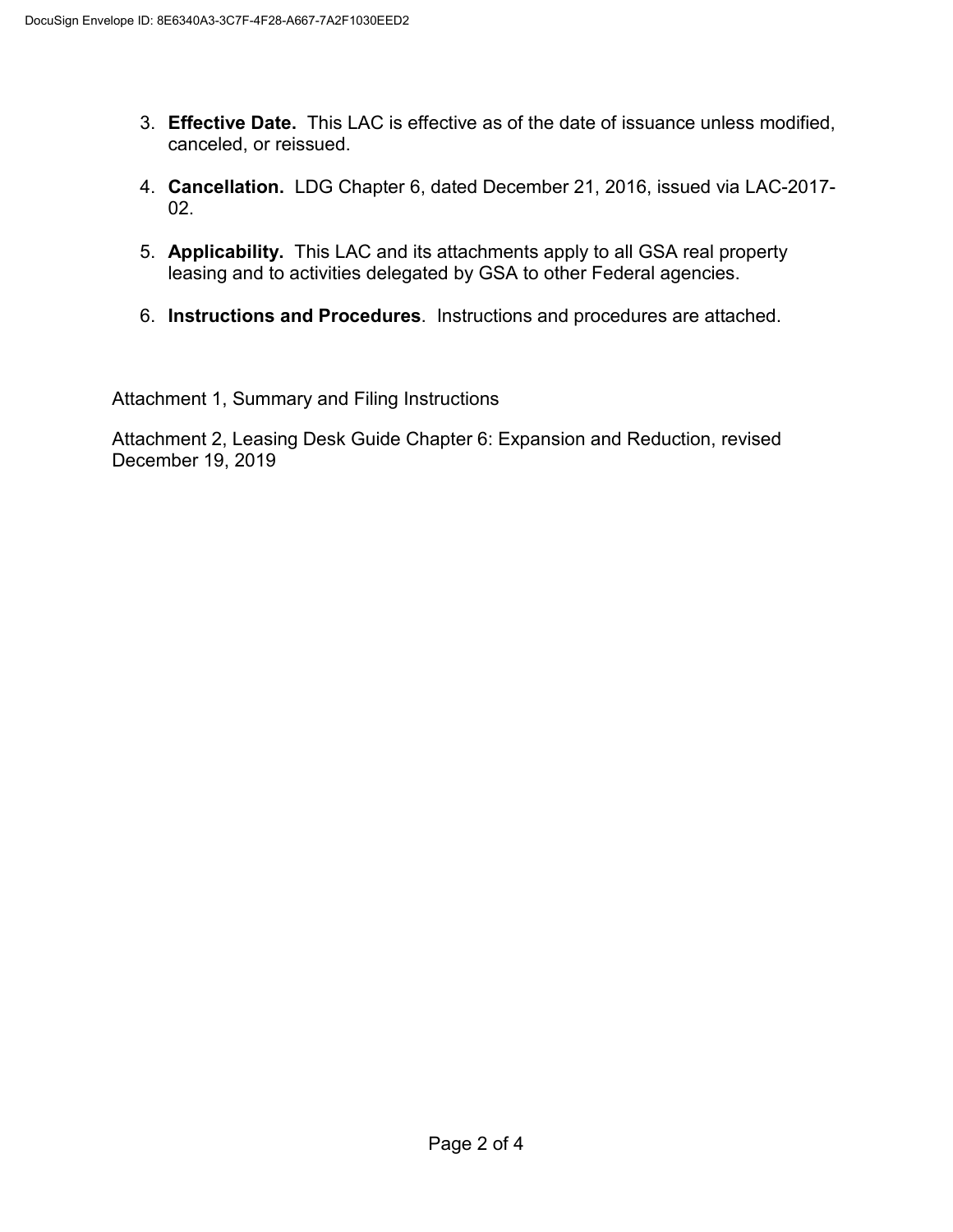### **Attachment 1**

## **LAC 2019-05 Summary and Filing Instructions**

Lease Acquisition Circular (LAC) 2019-05 issues the policy listed below:

#### *Leasing Desk Guide Chapter 6 (Revised) - Expansion and Reduction*

This updated chapter reflects the following change with respect to vacant space mitigation:

The Lease Contracting Officer (LCO) or his/her designee shall formally request that GSA be released of its lease obligations for underutilized vacant space and document this communication in the lease file and/or any future lease buyout memo.

#### **LDG Filing Instructions**

| <b>Part</b>                        | <b>Remove Pages</b> | <b>Insert Pages</b> |
|------------------------------------|---------------------|---------------------|
| Chapter 6, Expansion and Reduction | $6.1 - 6.2 - 26$    | $6.1 - 6.2 - 27$    |